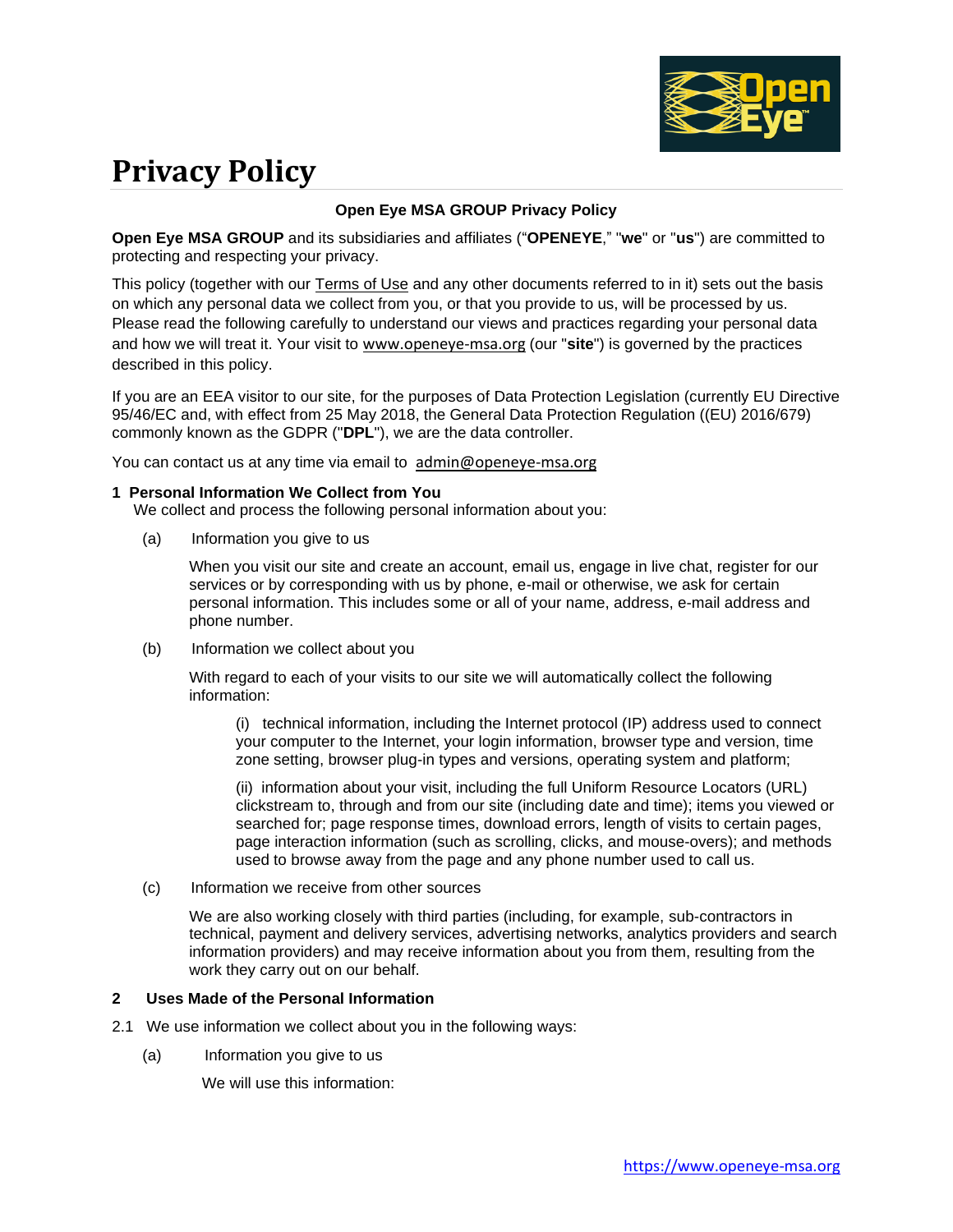

(i) to carry out our contractual obligations arising from any contracts entered into between you or your organization and us for any of our services;

- (ii) to provide you product or other information that you or your organization requests from us;
- (iii) subject to your consent, to provide you with information about other services we offer that are similar to those that you have already purchased or enquired about;
- (iv) to notify you about changes to our service.
- (b) Information we collect about you

We will use this information:

(i) to administer our site and for internal operations, including troubleshooting, data analysis, testing, research, statistical and survey purposes;

(ii) to improve our site to ensure that content is presented in the most effective manner for you and for your computer;

(iii) to allow you to participate in interactive features of our service, when you choose to do so;

- (iv) as part of our efforts to keep our site safe and secure.
- (c) Information we receive from other sources

We may combine this information with information you give to us and information we collect about you. We may us this information and the combined information for the purposes set out above (depending on the types of information we receive).

## **3 Disclosure of Your Personal Information**

3.1 We may share your information with other [OPEN EYE MSA GROUP members and their subsidiaries and affiliates]

("Affiliates") for the purposes of providing our services to you.

- 3.2 We may share your information with our service providers being:
	- (a) registered email addresses for the purpose of opt-in mailing lists, survey processing and the provision of technical support; and
	- (b) analytics and search engine providers that assist us in the improvement and optimisation of our site.
- 3.3 We may disclose your personal information to third parties if:

(a) OPEN EYE MSA GROUP or any of its Affiliates or certain business lines are acquired in whole or in part, including the acquisition of substantially all of the assets of OPEN EYE MSA GROUP or any Affiliate, by a third party, in which case personal data held by it will be one of the transferred assets;

(b) If we are under a duty to disclose or share your personal data in order to comply with any legal or regulatory obligation, or in order to enforce or apply our [Terms of Use](http://www.macom.com/terms-of-use) or other agreements with you;

(c) to protect the rights, property or safety of OPEN EYE MSA GROUP; this includes exchanging information with other companies and organisations for the purposes of fraud protection and credit risk reduction.

## **4 Where We Store Your Personal Information**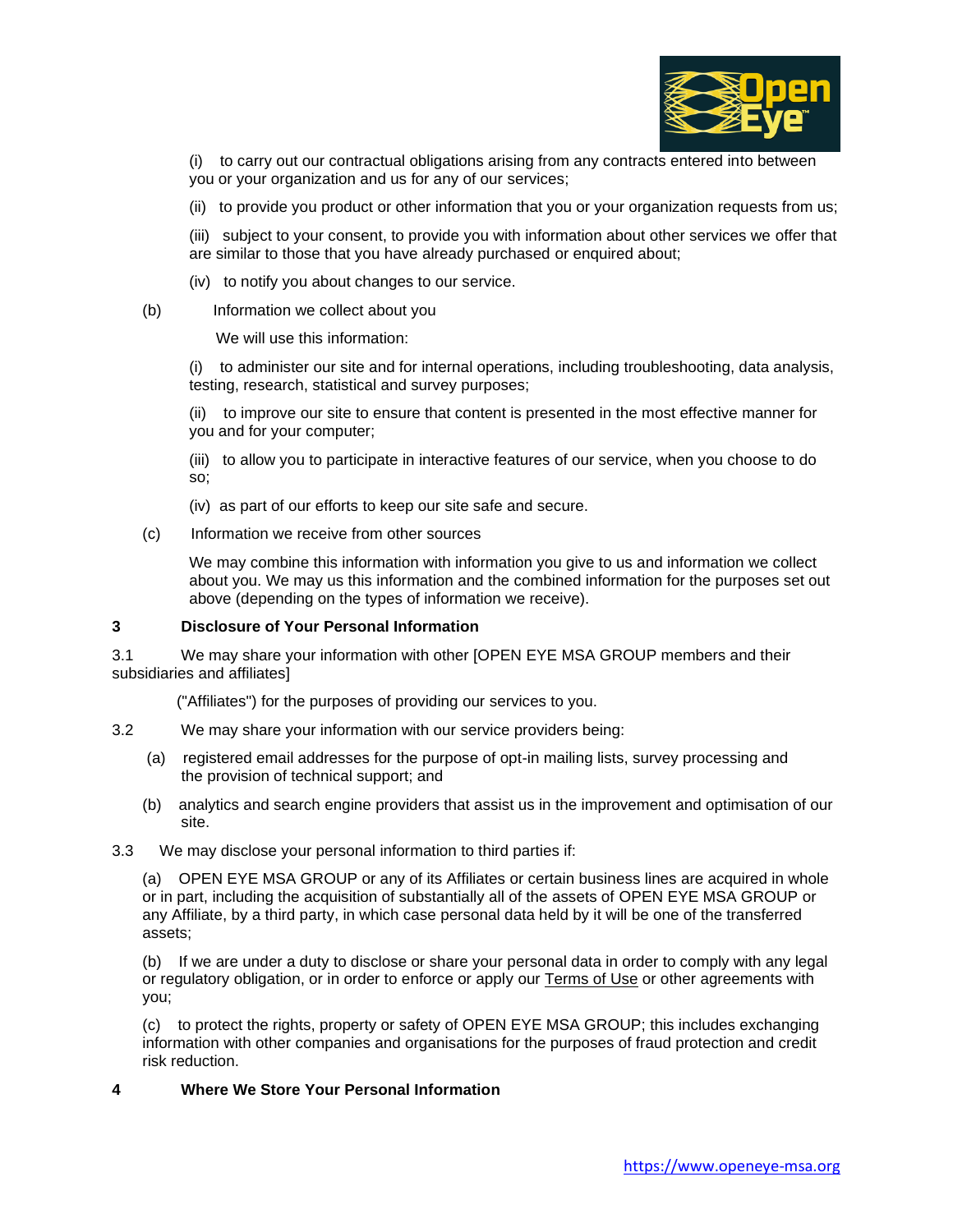

4.1 All information you provide to us is stored on the secure servers of our service providers. We currently use third party service providers for the purposes of storing personal data and providing services to you, such as data management and storage, cloud storage, email and marketing communications, career services and technical support services.

4.2 Where we have given you (or where you have chosen) a password which enables you to access certain parts of our site, you are responsible for keeping this password confidential. We ask you not to share a password with anyone.

4.3 Unfortunately, the transmission of information via the Internet is not completely secure. Although we will do our best to protect your personal data, we cannot guarantee the security of your data transmitted to our site; any transmission is at your own risk. Once we have received your information, we will use strict procedures and security features to try to prevent unauthorised access.

## **5 Transfers of Data Outside the EEA**

5.1 The disclosure of personal data to us involves the transfer of that personal data to the United States. We are a global organisation, and so are many of our service providers, therefor your personal data may also be transmitted to other countries outside the EEA. Those countries may not have the same laws as your own for the protection of personal data.

5.2 To protect your personal data outside the EEA we use Model Contracts pursuant to Decision 2004/915/EC (controller to controller) and Decision 2010/87/EU (controller to processor) as appropriate.

## **6 Retention of your Personal Information**

6.1 We will endeavour to only keep your information for as long as we need it. If there has been no activity between us for twelve (12) months, we will endeavour to delete your personal data at that stage.

## **7 Your Rights**

- 7.1 Under the DPL you have the right to:
	- (a) access your personal information;
	- (b) have any mistakes in your personal information rectified;
	- (c) restrict the use of your personal information;
	- (d) ask for your personal information to be erased;
	- (e) object to the processing of your personal information;
	- (f) data portability;
	- (g) to withdraw consent where you have provided it for any processing; and
	- (h) the right to lodge a complaint with your supervisory authority under the DPL.
- 7.2 To exercise any of the rights listed in Section 7.1, please email us at [admin@openeye-msa.org](mailto:admin@openeye-msa.org)

7.3 In addition, any marketing information which we send to you via email will contain an "unsubscribe" button which you can use at any time.

7.4 Our site may, from time to time, contain links to and from the websites of our partner networks, advertisers and affiliates. If you follow a link to any of these websites, please note that these websites have their own privacy policies and that we do not accept any responsibility or liability for these policies. Please check these policies before you submit any personal data to these websites.

#### **8 Marketing Information**